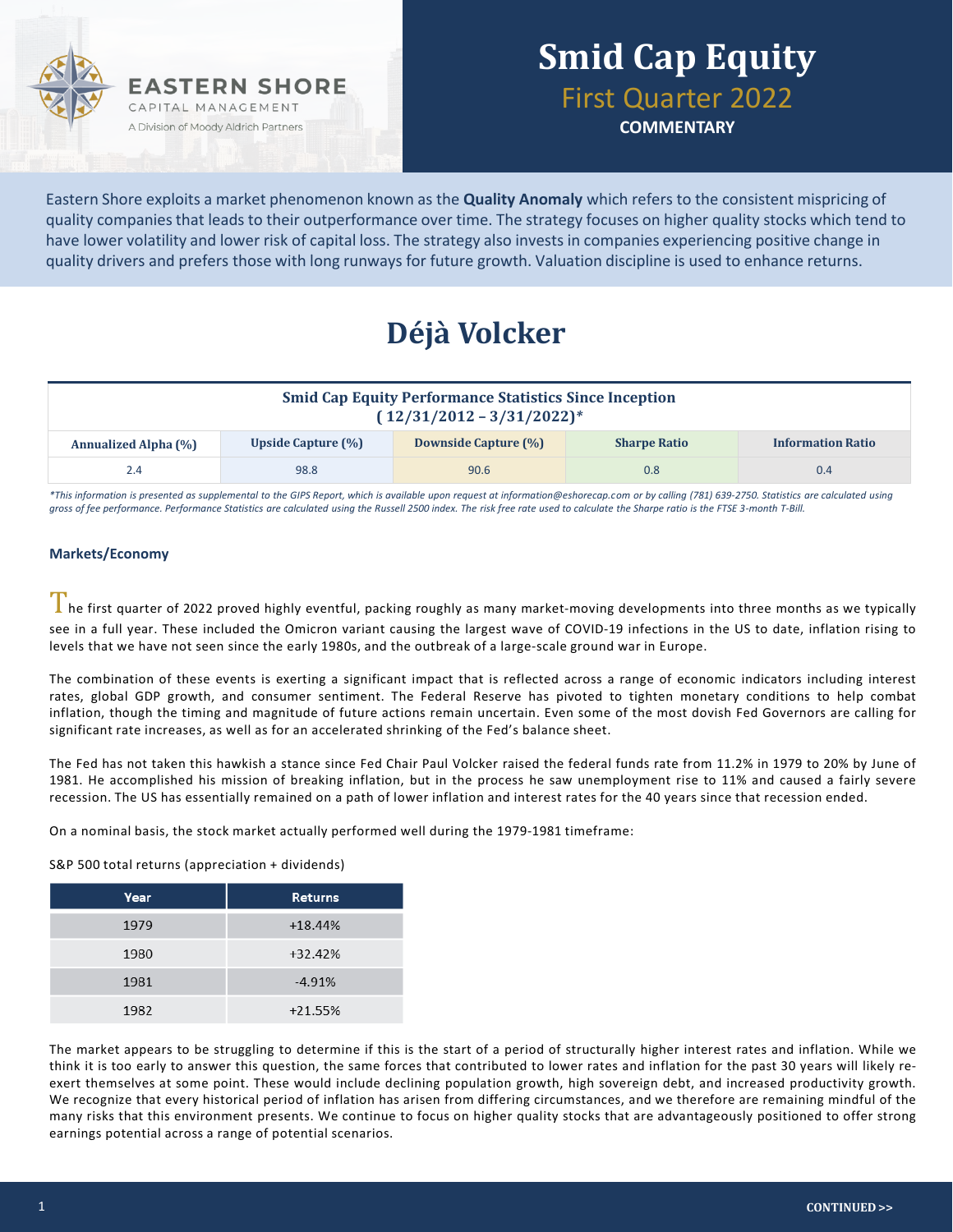

# **Smid Cap Equity** First Quarter 2022

**COMMENTARY**

| Performance Summary (through 3/31/2022)* |         |        |                        |                        |                                              |  |  |
|------------------------------------------|---------|--------|------------------------|------------------------|----------------------------------------------|--|--|
|                                          | 10 2022 | 1 Year | 3 Year<br>(Annualized) | 5 Year<br>(Annualized) | Since Inception <sup>†</sup><br>(Annualized) |  |  |
|                                          | (%)     | (%)    | (%)                    | (%)                    | (%)                                          |  |  |
| <b>Smid Cap Equity (Gross)</b>           | $-12.1$ | $-2.1$ | 16.8                   | 14.2                   | 14.5                                         |  |  |
| <b>Smid Cap Equity (Net)</b>             | $-12.2$ | $-2.6$ | 16.0                   | 13.4                   | 13.7                                         |  |  |
| <b>Russell 2500</b>                      | $-5.8$  | 0.3    | 13.8                   | 11.6                   | 12.6                                         |  |  |
| <b>Strategy Excess Return (Gross)</b>    | $-6.3$  | $-2.4$ | 3.0                    | 2.6                    | 1.9                                          |  |  |
| <b>Strategy Excess Return (Net)</b>      | $-6.4$  | $-2.9$ | 2.2                    | 1.8                    | 1.1                                          |  |  |

*\*Performance periods greater than one year are annualized.*

#### **First Quarter 2022 Results:**

During the first quarter of 2022, the Eastern Shore Smid Cap Equity Composite delivered a return of -12.13%/-12.23% gross/net of fees vs. the Russell 2500's -5.82% return.

Higher quality companies generally outperform in down markets, yet this quarter proved an exception. We attribute this period 's atypical market dynamics to the extraordinary macroeconomic influences affecting investor decision-making in recent months – most prominently the disruptions caused by the lingering effects of the pandemic and by Russia's invasion of Ukraine. While we would ordinaril y expect our strategies to outperform during times of market turbulence, we would not expect them to do so during periods in which individ ual company fundamentals mattered significantly less to investors than top-down views.

As we have mentioned in the past, our strategy may experience periods of short-term underperformance when one of the style extremes – deep value or aggressive growth – is strongly in favor. The backdrop of rising interest rates and high inflation caused investors to sell out of longer duration smid cap holdings in favor of deep value cyclical companies – a move that is reflected in the Russell 2500 Value's 10% outperformance of the Russell 2500 Growth.

Valuation metrics proved the most meaningful factor driving returns in this period: the highest price/book quintile of stocks in the Russell 2500 index lagged the lowest by nearly 18% this quarter, a difference that dwarfs the impact of quality, size, or leverage. S ector divergence within the index was also dramatic: Energy, the highest performing sector, outperformed the lowest performing, Consumer Discr etionary, by over 55%. The strategy was positioned advantageously across sectors – modestly overweight those that outperformed, underweight those that did not – but its emphasis on quality and fundamentals rather than measures of statistical cheapness proved a headwind in t his environment.

The strongest sector contributors to the Smid Cap Equity strategy's relative performance were Energy and Information Technology. Within Energy, the strategy benefitted from being overweight in this strongly outperforming sector – as well as from the strong outperformance of specific holdings. The significant outperformance of several of our Information Technology holdings served as the most signif icant driver of relative returns in this sector. Sector detractors for the quarter included and Industrials and Health Care. Within Industria ls, holdings tied to housing weighed on relative returns as investor sentiment turned against the group. Several of the strategy's pharmaceutical and biotechnology-related holdings underperformed as investors responded to both company -specific developments as well as concerns regarding interest rate increases.

At the individual company level, the top two largest contributors to the strategy's performance were wellhead and pressure co ntrol equipment producer Cactus Inc. (WHD and oil and gas exploration and production firm Chesapeake Energy (CPK). Both of these h oldings are highly sensitive to the price of oil, which began the year at around \$75 a barrel and spiked to over \$120 in the wake of Russia's invasion of Ukraine. Although energy prices moderated somewhat in the final weeks of the quarter, they remain significantly above 2021 le vels. Additional notable contributors for the period included energy exploration and production company Oasis Petroleum (OAS), tech nology infrastructure firm Switch (SWCH), and payment processing firm WEX Inc. (WEX).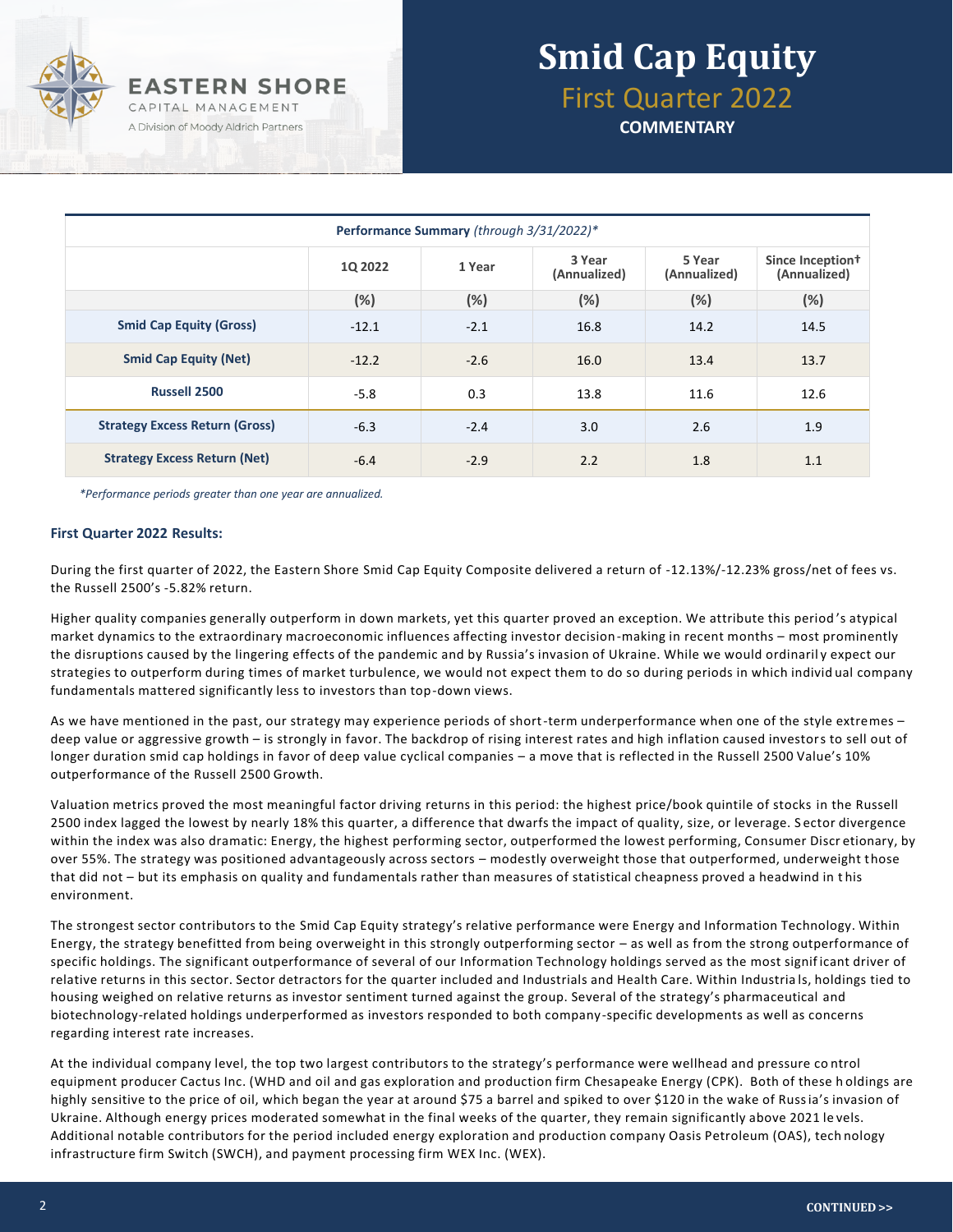

## **Smid Cap Equity** First Quarter 2022 **COMMENTARY**

The two most impactful detractors from the strategy's performance for the quarter were decking manufacturer Trex Company (TREX) and wealth management services provider Focus Financial Partners (FOCS). Trex declined on concerns regarding housing affordability in light of high home prices and rising rates, and we believe them to be a victim by association, having been lumped in with housing name s levered to new construction. The composite decking industry is over 80% replacement and is much less sensitive to increases in interest rates than the new housing market. Focus Financial slid in anticipation of a more challenging market environment ahead. We believe Focus was unduly punished, as it is much less exposed to market volatility than other wealth managers given that its ultra -high net worth clients have significant exposure to asset classes other than equities. We added to both of these names during the quarter. Other signifi cant detractors for the quarter included health care diagnostics firm Natera (NTRA), integrated circuit producer Silicon Laboratories (SLAB), and footwear and apparel company Deckers Outdoor Corporation (DECK).

Going forward, we anticipate that volatility will persist, and that investors will become more discriminating in choosing ind ividual companies: conditions that should favor active management. We are adhering to the process that has served the strategy well o ver the long term in the interest of driving higher returns for our clients going forward. We believe that the market currently presents s ome extraordinary opportunities: coiled springs that are poised for dramatic outperformance as the influence of passive flows sub sides and investors shift their attention back to company-specific drivers of business performance.

| Q1 2022 Top 5 Contributors <sup>†</sup> |               |                    | Q1 2022 Top 5 Detractors <sup>†</sup> |                                |               |      |                                        |
|-----------------------------------------|---------------|--------------------|---------------------------------------|--------------------------------|---------------|------|----------------------------------------|
| <b>Security</b>                         | <b>Ticker</b> | Avg. Weight<br>(%) | <b>Contribution</b><br>(%)            | <b>Security</b>                | <b>Ticker</b> | (%)  | <b>Avg. Weight Contribution</b><br>(%) |
| Cactus, Inc.                            | <b>WHD</b>    | 2.22               | 0.75                                  | Trex Company, Inc.             | <b>TREX</b>   | 1.36 | $-0.97$                                |
| Chesapeake Energy Corp.                 | <b>CHK</b>    | 2.28               | 0.72                                  | Focus Financial Partners, Inc. | <b>FOCS</b>   | 2.52 | $-0.65$                                |
| Oasis Petroleum Inc.                    | <b>OAS</b>    | 2.07               | 0.30                                  | Natera, Inc.                   | <b>NTRA</b>   | 0.58 | $-0.62$                                |
| Switch, Inc.                            | <b>SWCH</b>   | 3.11               | 0.26                                  | Silicon Laboratories Inc.      | <b>SLAB</b>   | 2.07 | $-0.56$                                |
| WEX Inc.                                | <b>WEX</b>    | 1.01               | 0.23                                  | Deckers Outdoor Corp.          | <b>DECK</b>   | 1.85 | $-0.52$                                |

*†The information provided in this report should not be considered a recommendation to purchase or sell any particular security. Please see additional disclosures at the end of this letter.* 

*Please note that i) the holdings identified do not represent all of the securities purchased, sold, or recommended, and (ii) past performance does not guarantee future*  results. A description of the methodology used to calculate the performance attribution, as well as a full list showing the contribution of all holdings to the overall *performance of the representative account during the indicated time period, are available upon request. Attribution analysis is based on internal data and calculated by Factset for indicative purposes only. Results are calculated on unaudited closing daily market positions. Past performance is no guarantee of future results.*

#### **Outlook**

Economic risks have been elevated this quarter due to persistent inflation, the war in Ukraine, and the increased hawkishness of the Fed. The biggest risk that we see is that the Fed tightens monetary conditions too much and drives the U.S. economy into a recession. The Fed has broadcast its intention to enact numerous rate increases over the next several Fed meetings. It also plans to start shrinking its massive \$9T balance sheet through asset sales in future months. While anticipation of these moves has increased volatility in several markets, the Fed has not reacted to it. In the past, investors relied on the "Fed Put" to restore order; it now appears that the Fed will not intervene to stabilize markets the way it has in the past. Fighting inflation is the Fed's top priority in this environment. It faces a difficult task as it is tightening at the same time the economy is slowing – not a course of action that the Fed would typically take. We do not believe that a recession is a certainty but the potential for it is higher now.

Our base case today is for a slowing but still positive economy in 2022. It would be unrealistic to sustain the growth we had last year particularly with some of the headwinds we are facing. We view GDP growth of 1-3% as realistic by year end. Given all of these dynamics we are favoring companies with revenue visibility and those that have pricing power to offset higher input costs. Companies that have structurally higher margins should also fare better during a slower economic environment. We currently hold a good mix of companies with these characteristics and other high quality businesses with some cyclicality that will likely benefit as inflationary headwinds subside. Many industries have already seen significant multiple compression so concern about potential future economic developments appears to be priced in. We have been taking advantage of this volatility to add to many names in our portfolio at attractive valuations.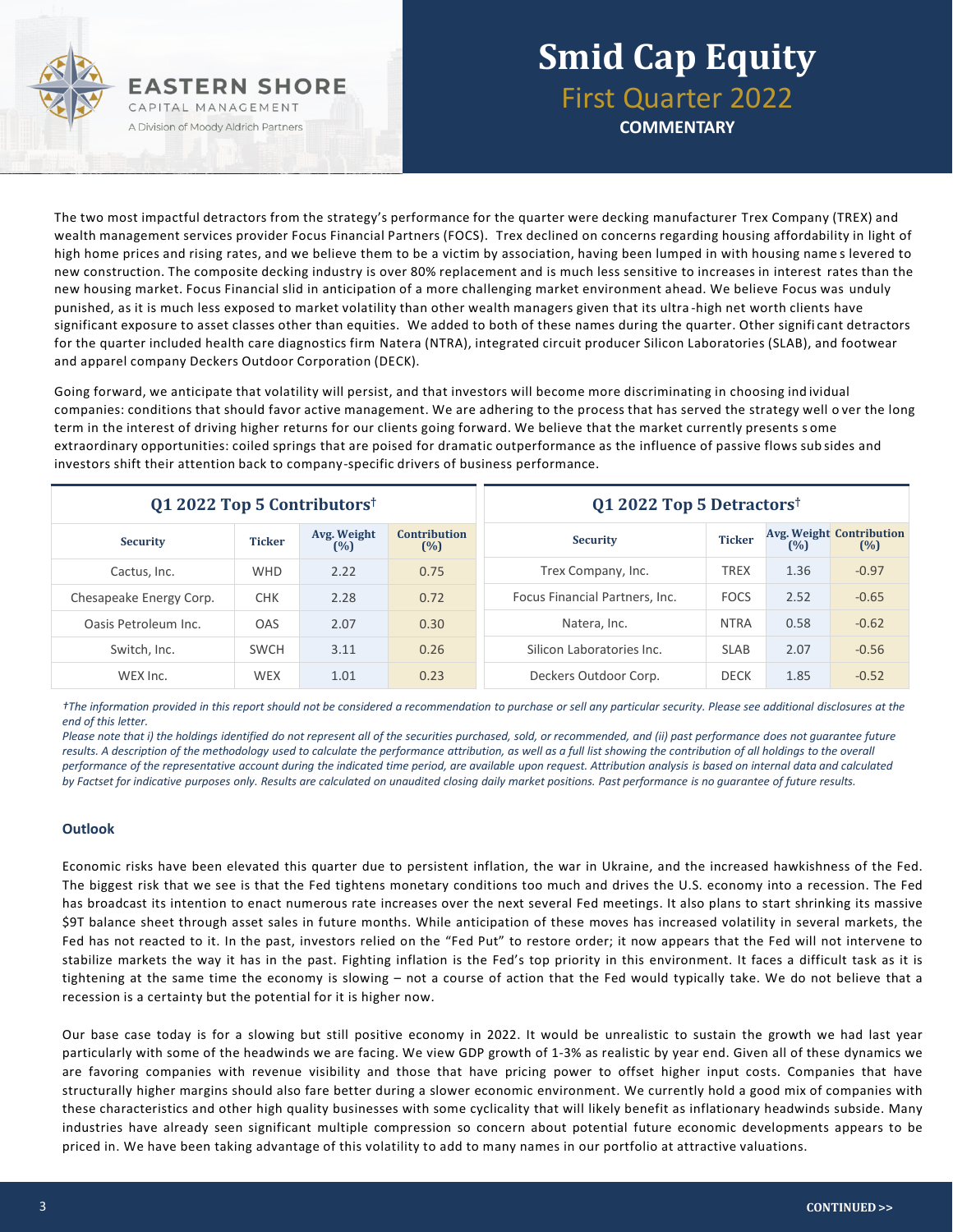

### **Smid Cap Equity** First Quarter 2022 **COMMENTARY**

The Fed tightening is likely to have a significant effect on the housing market. Mortgage rates at or above 5% should reduce demand and lead to a much-needed re-set in housing prices, which have risen over 30% since the beginning of the pandemic. While this will be painful in the short run, longer term it will lead to a more stable housing market.

The housing market should rebound following this pullback, as millennials are the dominant group in their prime home-buying years and there is ample pent-up demand and little inventory. The US underbuilt new housing stock by hundreds of thousands of units annually over the last decade or so. The increase in interest rates will likely lead to an air pocket in a multi-year cycle.

The US currently faces inflation across many areas, including food, energy and housing. Supply chain issues are exacerbating the situation, affecting industries from autos to apparel, electronics, and machinery. The timing for a complete resolution remains uncertain. Overall inflation is likely near its peak right now, but the path to a more normal inflation rate is likely several quarters away.

While risks abound, the economy does present some positive data points. The labor market is exceptionally robust: jobs are plentiful, and workers are experiencing solid wage growth overall. Savings remain near all-time highs, as consumers have not yet spent all of the massive fiscal stimulus that was enacted during the pandemic. Companies have become more flexible and efficient in terms of supply chain management and margin improvement since the pandemic began, which will continue to benefit them in the future.

Going forward, we remain data dependent and adjust our outlook and positioning as conditions warrant. We are confident that our process of buying excellent businesses at reasonable prices will lead to outperformance in the long term. Thank you for your interest and support.



**Robert Barringer, CFA CIO, Partner, & Portfolio Manager**



**James O'Brien, CFA Partner & Portfolio Manager**



**Sarah Westwood, CFA, CMT Partner & Portfolio Manager**





**Phone** (781) 639-2750

**Fax** (781) 639-2751